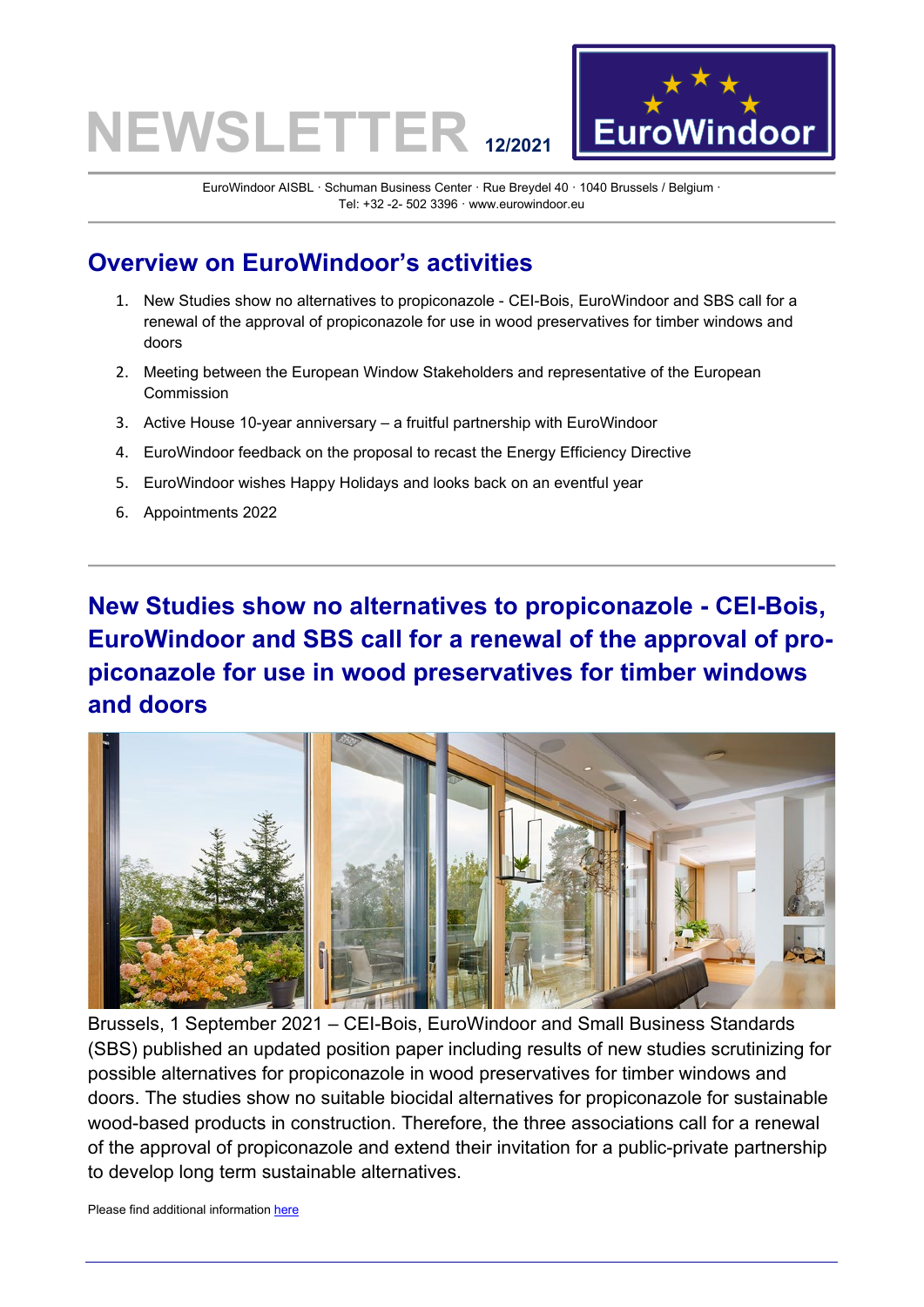### <span id="page-1-0"></span>**Meeting between the European Window Stakeholders and representative of the European Commission**



The European Window Stakeholders (European Aluminium, EPPA, ES-SO, EuroWindoor and Glass for Europe) met with representative of the European Commission DG ENER.

<span id="page-1-1"></span>Please find additional information [here](https://www.eurowindoor.eu/eurowindoor/meta/einzelansicht/news/meeting-between-the-european-window-stakeholders-and-representative-of-the-european-commission/?tx_news_pi1%5Bcontroller%5D=News&tx_news_pi1%5Baction%5D=detail&cHash=55ea8881ee55bd3f15f548850fec8747)

### **Active House 10-year anniversary – a fruitful partnership with EuroWindoor**



# activehouse

Frankfurt, 21. October 2021- Comfort, energy and environment – those are the elements of the holistic approach the members of the Active House Alliance are striving for when designing buildings. This strategy was and still is revolutionary and slowly becomes a standard in many countries around the world. EuroWindoor is glad to be a supporter of this vision for many years and helps to implement these elements during the political decisionmaking process.

Please find additional information [here](https://www.eurowindoor.eu/eurowindoor/meta/einzelansicht/news/active-house-10-year-anniversary-a-fruitful-partnership-with-eurowindoor/?tx_news_pi1%5Bcontroller%5D=News&tx_news_pi1%5Baction%5D=detail&cHash=56bd692d8ef1ca268ce03be627456ed2)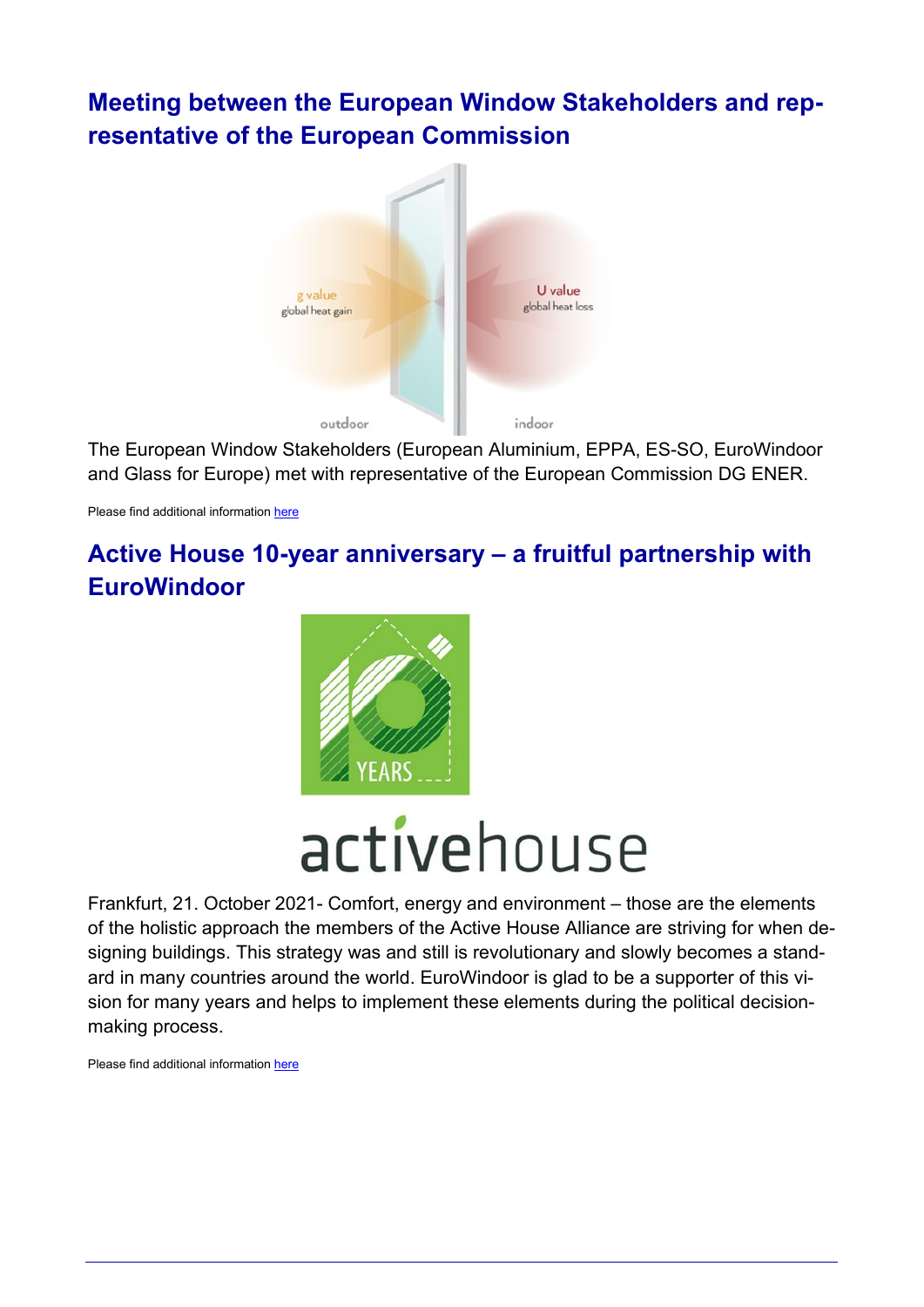### <span id="page-2-0"></span>**EuroWindoor feedback on the proposal to recast the Energy Efficiency Directive**



Brussels, 19 November 2021 – EuroWindoor answered the public consultation of the European Commission on the proposal to recast the Energy Efficiency Directive (EED). The revision is needed to achieve the climate goals by 2030 and 2050 as the building sector is responsible for around 40% of energy consumption and 36% of the greenhouse gas emissions. Therefore, it is one of the most important points to decarbonize the building stock.

<span id="page-2-1"></span>Please find additional information [here](https://www.eurowindoor.eu/eurowindoor/meta/einzelansicht/news/eurowindoor-feedback-on-the-proposal-to-recast-the-energy-efficiency-directive/?tx_news_pi1%5Bcontroller%5D=News&tx_news_pi1%5Baction%5D=detail&cHash=96623e1e5db9ec58ea4619a071ae218d)

### **EuroWindoor wishes Happy Holidays and looks back on an eventful year**



As 2021 comes to an end EuroWindoor looks back on a dynamic year which proved to be very work loaded despite the ongoing Covid-situation. Nevertheless, we are happy about the successes that we have been able to record and that the importance of windows for energy efficiency and climate protection has moved more into focus.

Please find additional information [here](https://www.eurowindoor.eu/eurowindoor/meta/einzelansicht/news/eurowindoor-wishes-happy-holidays-and-looks-back-on-an-eventful-year/?tx_news_pi1%5Bcontroller%5D=News&tx_news_pi1%5Baction%5D=detail&cHash=32298e9e498b03ea8c937345b8cbd096)